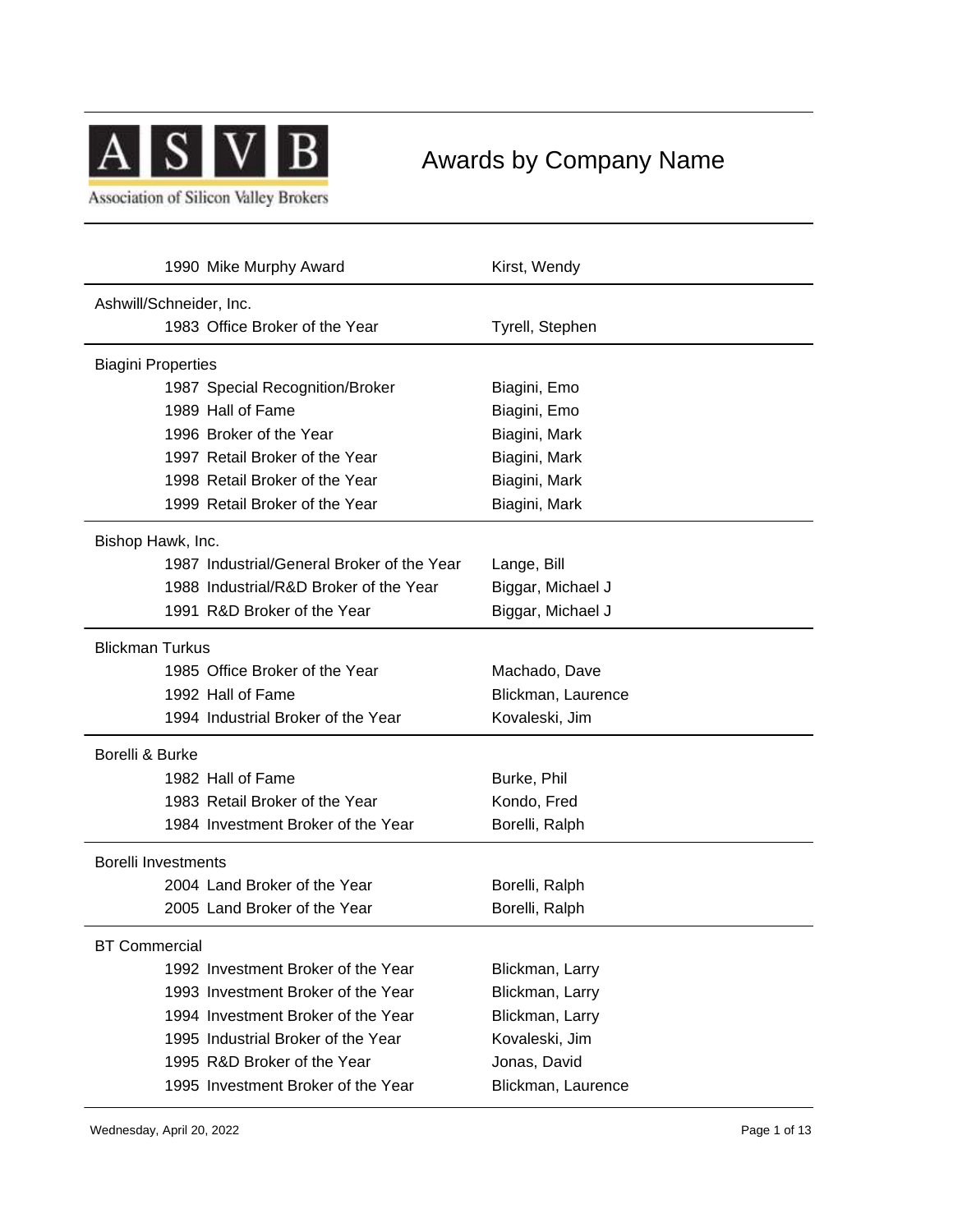| 1995 Mike Murphy Award                      | Turkus, Barry      |
|---------------------------------------------|--------------------|
| 1996 Investment Broker of the Year          | Blickman, Larry    |
| 1996 Hall of Fame                           | Jonas, David       |
| 1997 Investment Broker of the Year          | Blickman, Laurence |
| 1997 Industrial Broker of the Year          | Kovaleski, Jim     |
| 1998 Rookie Broker of the Year              | Moriarty, Joseph   |
| 1998 Investment Broker of the Year          | Blickman, Laurence |
| 1999 Investment Broker of the Year          | Blickman, Laurence |
| 2000 Industrial Broker of the Year          | Kovaleski, Jim     |
| 2001 Investment Broker of the Year          | Blickman, Larry    |
| 2001 Mike Murphy Award                      | Arvay, Drew        |
| <b>Cassidy Turley</b>                       |                    |
| 2011 R&D/Office Broker of the Year (Tie)    | Horton, Steve      |
| 2012 Hall of Fame                           | Connor, Mike       |
| <b>Cassidy Turley CPS</b>                   |                    |
| 2010 Hall of Fame                           | Horton, Steve      |
| <b>CB Commercial</b>                        |                    |
| 1992 Industrial Broker of the Year          | Mathisen, Scott    |
| 1992 Hall of Fame                           | Hoffman, Jeff      |
| 1993 Retail Broker of the Year              | Donovan, George    |
| 1993 Office Broker of the Year              | O'Neill, Ann       |
| 1994 Retail Broker of the Year              | Randolph, Jim      |
| 1994 Multiple Categories Broker of the Year | Hoffman, Jeff      |
| 1995 Retail Broker of the Year              | Randolph, Jim      |
| <b>CB Richard Ellis</b>                     |                    |
| 2000 Hall of Fame                           | Phillips, Jay      |
| 2003 Industrial Broker of the Year          | Matteoni, Brian    |
| 2004 Rookie Broker of the Year              | Machado, Vincent   |
| 2005 Industrial Broker of the Year          | Matteoni, Brian    |
| 2006 Investment Broker of the Year          | Doyle, Erik        |
| 2006 Land Broker of the Year                | Poncetta, Greg     |
| 2007 Rookie Broker of the Year              | Henderson, Jefrey  |
| 2007 Investment Broker of the Year          | Doyle, Erik        |
| 2008 Industrial Broker of the Year          | Inguagiato, Jerry  |
| 2008 Land Broker of the Year                | Benevento, Mike    |
| 2009 Hall of Fame                           | Taylor, Tom        |
| 2009 Industrial Broker of the Year          | Matteoni, Brian    |
| 2009 Land Broker of the Year                | Russell, Mark      |
| 2009 Rookie Broker of the Year              | Scott, Vincent     |
| 2010 Industrial Broker of the Year          | Shannon, Rob       |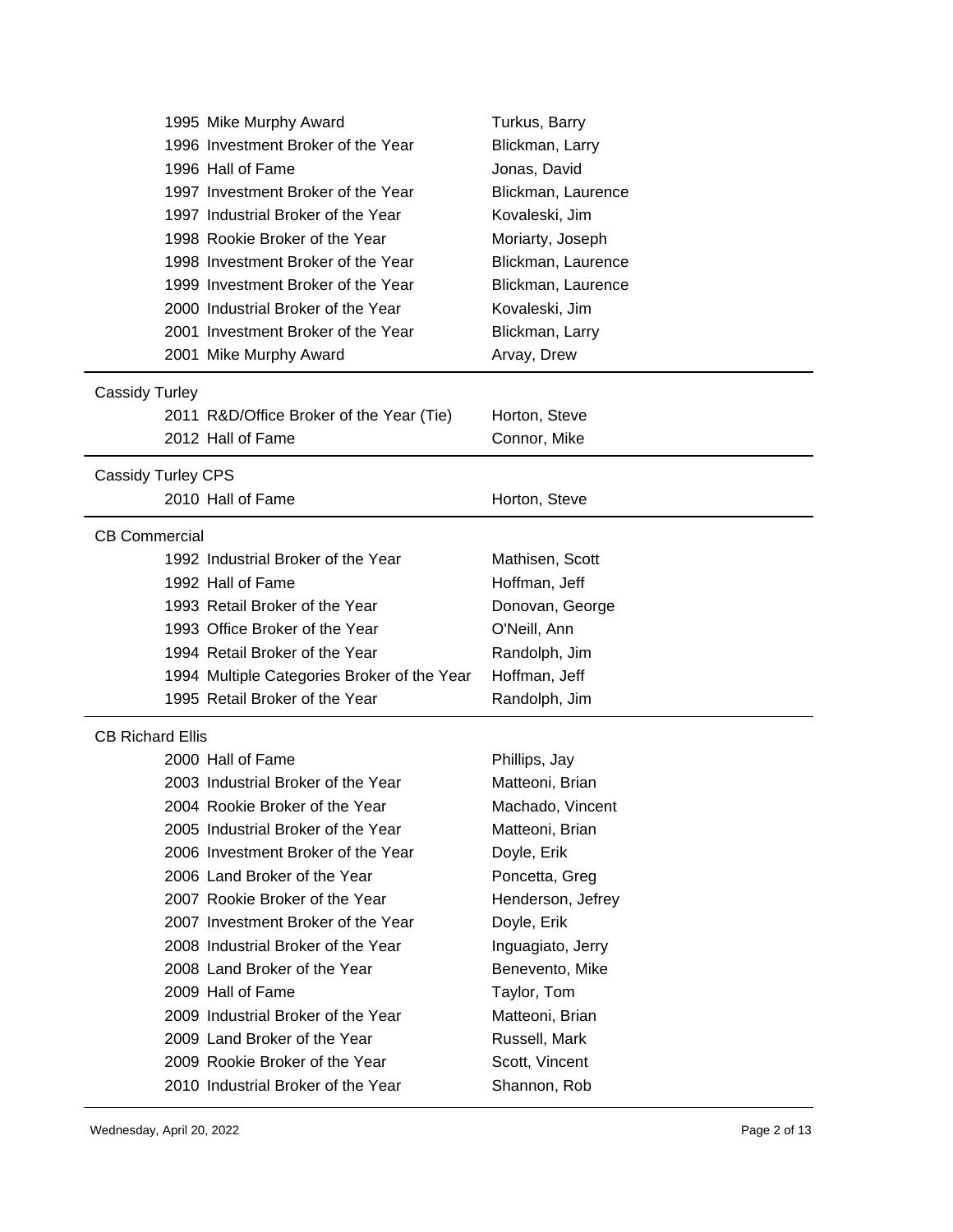#### CBRE

|  | 2011 Land Broker of the Year (Tie)          | Poncetta, Greg    |
|--|---------------------------------------------|-------------------|
|  | 2011 Industrial Broker of the Year          | Prosser, Scott    |
|  | 2011 Land Broker of the Year (Tie)          | Russell, Mark     |
|  | 2011 Investment Broker of the Year          | Moriarty, Joseph  |
|  | 2012 Land Broker of the Year (Tie)          | Russell, Mark     |
|  | 2012 Investment Broker of the Year          | Moriarty, Joseph  |
|  | 2012 Land Broker of the Year (Tie)          | Poncetta, Greg    |
|  | 2012 Multiple Categories Broker of the Year | Steinbock, Bob    |
|  | 2012 R&D/Office Broker of the Year          | Steinbock, Bob    |
|  | 2013 Rookie Broker of the Year              | Taylor, Matt      |
|  | 2013 Industrial Broker of the Year          | Prosser, Scott    |
|  | 2013 R&D/Office Broker of the Year          | Schmidt, Mark     |
|  | 2013 Multiple Categories Broker of the Year | Schmidt, Mark     |
|  | 2013 Office Broker of the Year (Tie)        | Houston, Jeff     |
|  | 2013 Investment Broker of the Year          | Moriarty, Joseph  |
|  | 2013 Hall of Fame                           | Marent, Christian |
|  | 2014 Office Broker of the Year              | Houston, Jeff     |
|  | 2014 Industrial Broker of the Year          | Shannon, Rob      |
|  | 2014 Land Broker of the Year (Tie)          | Russell, Mark     |
|  | 2014 Land Broker of the Year (Tie)          | Poncetta, Greg    |
|  | 2014 Investment Broker of the Year          | Moriarty, Joseph  |
|  | 2015 Land Broker of the Year                | Steinbock, Bob    |
|  | 2015 R&D/Office Broker of the Year          | Houston, Jeff     |
|  | 2015 Industrial Broker of the Year          | Sutherland, Chip  |
|  | 2016 R&D/Office Broker of the Year          | Houston, Jeff     |
|  | 2016 Industrial Broker of the Year          | Sutherland, Chip  |
|  | 2016 Hall of Fame                           | Houston, Jeff     |
|  | 2016 Investment Broker of the Year          | Prosser, Scott    |
|  | 2017 Hall of Fame                           | Moriarty, Joe     |
|  | 2017 Most Procuring Broker of the Year      | Sutherland, Chip  |
|  | 2017 Industrial Broker of the Year          | Sutherland, Chip  |
|  | 2017 Investment Broker of the Year (Tie)    | Moriarty, Joe     |
|  | 2017 Investment Broker of the Year (Tie)    | Prosser, Scott    |
|  | 2017 Multiple Categories Broker of the Year | Sutherland, Chip  |
|  | 2017 Land Broker of the Year                | Sutherland, Chip  |
|  | 2017 Rookie Broker of the Year              | Taylor, Robbie    |
|  | 2018 Hall of Fame                           | Prosser, Scott    |
|  | 2018 Industrial Broker of the Year          | Suthland, Chip    |
|  | 2019 Investment Broker of the Year (Tie)    | Moriarty, Joe     |
|  | 2019 Industrial Broker of the Year          | Sutherland, Chip  |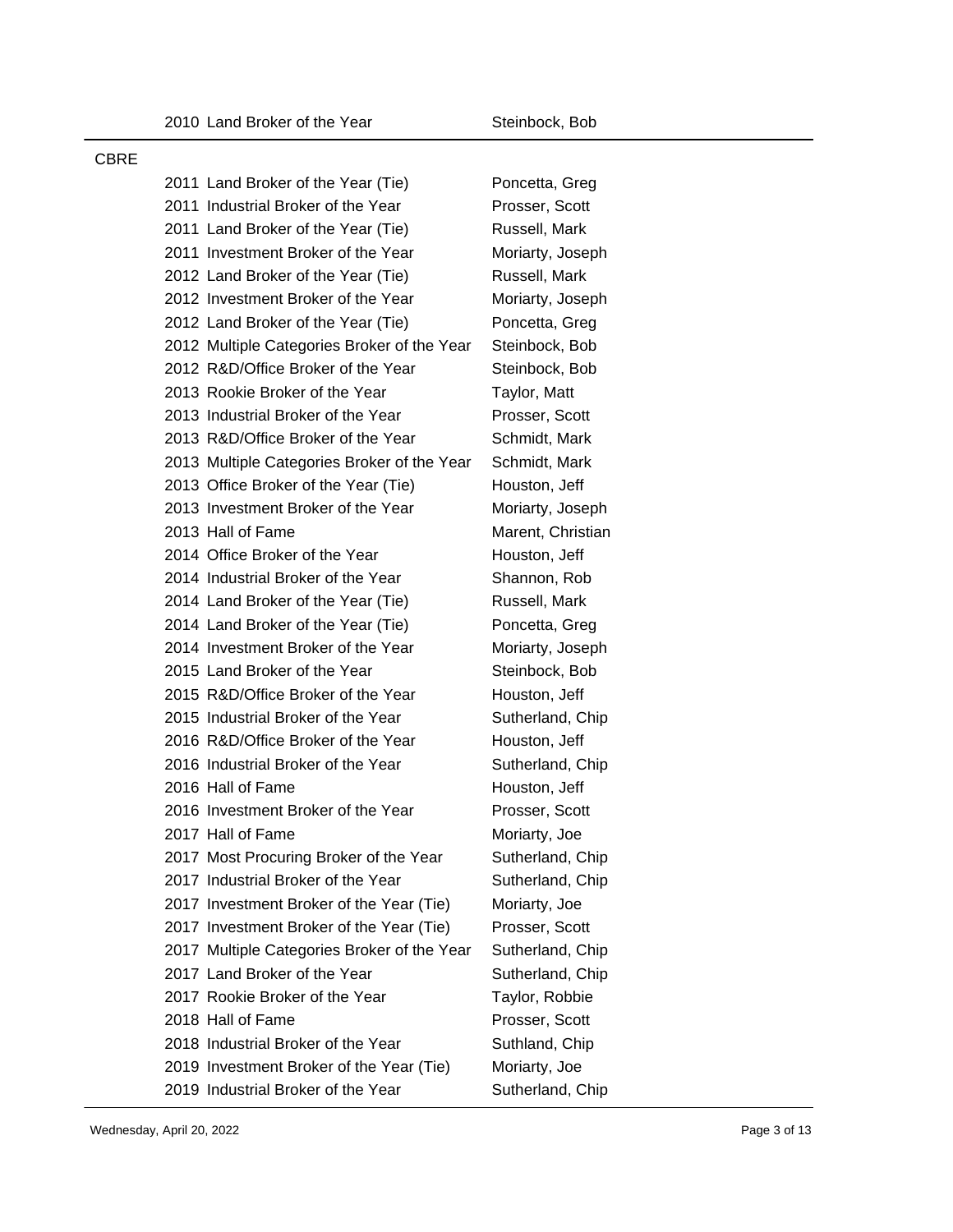| 2019 R&D/Office Procuring Broker of the Yea Houston, Jeff |                  |
|-----------------------------------------------------------|------------------|
| 2019 Hall of Fame                                         | Steinbock, Bob   |
| 2019 Investment Broker of the Year (Tie)                  | Prosser, Scott   |
| 2020 Industrial Listing Broker of the Year                | Sutherland, Chip |
| 2020 Investment Broker of the Year (Tie)                  | Prosser, Scott   |
| 2020 Industrial Procuring Broker of the Year              | Shepherd, Chris  |
| 2020 Land Broker of the Year                              | Matteoni, Brian  |
| 2020 Multiple Categories Broker of the Year               | Sutherland, Chip |
| 2020 Investment Broker of the Year (Tie)                  | Moriarty, Joe    |
| 2020 R&D/Office Listing Broker of the Year                | Scott, Vincent   |
| 2020 Rookie of the Year                                   | Teel, Jon        |
| 2021 Industrial Procuring Broker of the Year              | Sutherland, Chip |
| 2021 Investment Broker of the Year (Tie)                  | Prosser, Scott   |
| 2021 Investment Broker of the Year (Tie)                  | Moriarty, Joe    |
| 2021 Rookie of the Year                                   | McSweeney, Joey  |
| 2021 Land Broker of the Year                              | Machado, Vince   |
| 2021 Industrial Listing Broker of the Year                | Sutherland, Chip |
| 2021 Multiple Categories Broker of the Year               | Sutherland, Chip |

#### Coldwell Banker Commercial

|                               | 1976 Industrial Broker of the Year          | Stauss, George        |
|-------------------------------|---------------------------------------------|-----------------------|
|                               | 1976 Industrial Broker of the Year          | Davis, Bob            |
|                               | 1977 Industrial Broker of the Year          | Chambers, Dennis      |
|                               | 1978 Industrial Broker of the Year          | Chambers, Dennis      |
|                               | 1979 Commercial Broker of the Year          | Kellenberger, Stephen |
|                               | 1981 Office Broker of the Year              | Arvay, Drew           |
|                               | 1982 Office Broker of the Year              | Curran, Carol         |
|                               | 1982 Retail Broker of the Year              | Buhner, Rich          |
|                               | 1983 Office Broker of the Year              | Arvay, Drew           |
|                               | 1984 Office Broker of the Year              | Walsh, Bill           |
|                               | 1984 Hall of Fame                           | Curran, Carol         |
|                               | 1984 Office Broker of the Year              | Michaels, Marne       |
|                               | 1984 Special Recognition                    | Strauss, George       |
|                               | 1985 Industrial Broker of the Year          | Hoffman, Jeff         |
|                               | 1987 Hall of Fame                           | Arvay, Drew           |
|                               | 1989 Office/Suburban Broker of the Year     | Michaels, Marne       |
| Colliers                      |                                             |                       |
|                               | 2020 Retail Broker of the Year              | Machado, John         |
|                               | 2021 Retail Broker of the Year              | Machado, John         |
| <b>Colliers International</b> |                                             |                       |
|                               | 2000 Investment Broker of the Year          | Loeswick, Thomas      |
|                               | 2001 Multiple Categories Broker of the Year | Shannon, Rob          |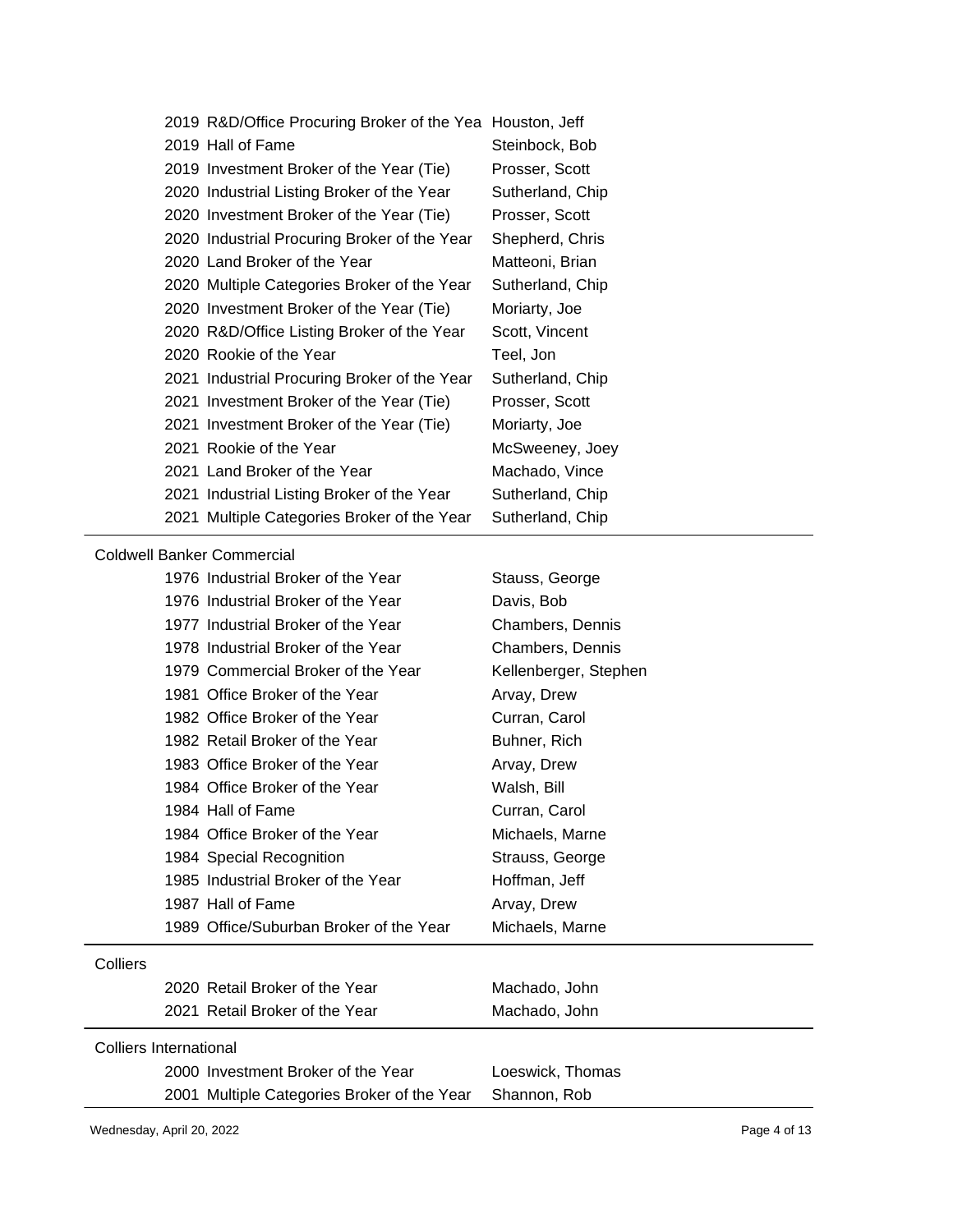|  | 2001 Hall of Fame                           | Sandlin, David         |
|--|---------------------------------------------|------------------------|
|  | 2001 Hall of Fame                           | Loeswick, Thomas       |
|  | 2003 Hall of Fame                           | Nochimson, Jeff        |
|  | 2003 Hall of Fame                           | McMahon, John          |
|  | 2003 Retail Broker of the Year              | Machado, John          |
|  | 2003 Multiple Categories Broker of the Year | Rosendin, Mike         |
|  | 2003 Investment Broker of the Year          | Loeswick, Thomas       |
|  | 2003 R&D Broker of the Year                 | Rosendin, Mike         |
|  | 2004 Investment Broker of the Year          | Cioth, Greg            |
|  | 2004 Hall of Fame                           | Zamudio, Mark          |
|  | 2004 Industrial Broker of the Year          | Zamudio, Steve         |
|  | 2005 Retail Broker of the Year              | Machado, John          |
|  | 2005 Hall of Fame                           | Fordyce, Craig         |
|  | 2005 Rookie Broker of the Year              | Kelly, Joe             |
|  | 2006 Industrial Broker of the Year          | Hofer, Ed              |
|  | 2007 Hall of Fame                           | Prehm, Marshall Steven |
|  | 2007 Retail Broker of the Year              | Machado, John          |
|  | 2008 Hall of Fame                           | Machado, John          |
|  | 2008 R&D/Office Broker of the Year          | Abarta, Jim            |
|  | 2008 Retail Broker of the Year              | Machado, John          |
|  | 2009 Hall of Fame                           | von Thaden, Gregg      |
|  | 2009 Multiple Categories Broker of the Year | Rosendin, Mike         |
|  | 2009 R&D/Office Broker of the Year          | von Thaden, Gregg      |
|  | 2009 Retail Broker of the Year              | Machado, John          |
|  | 2010 Rookie Broker of the Year              | Moul, Kevin            |
|  | 2010 Retail Broker of the Year              | Machado, John          |
|  | 2010 Hall of Fame                           | Arnautou, Phil         |
|  | 2011 Hall of Fame                           | D'Angelo, Duffy        |
|  | 2011 Hall of Fame                           | Gibson, Steve          |
|  | 2011 Retail Broker of the Year              | Machado, John          |
|  | 2012 Retail Broker of the Year              | Machado, John          |
|  | 2012 Rookie Broker of the Year              | Taylor, Brett          |
|  | 2012 Industrial Broker of the Year          | Hofer, Ed              |
|  | 2013 Land Broker of the Year                | Rowland, Robert        |
|  | 2013 Mike Murphy Award                      | Fredericks, Jeff       |
|  | 2014 Hall of Fame                           | Hofer, Ed              |
|  | 2014 Retail Broker of the Year              | Machado, John          |
|  | 2015 Hall of Fame                           | Schmidt, Dave          |
|  | 2015 Rookie Broker of the Year              | Portal, Kyle           |
|  | 2016 Hall of Fame                           | Rowland, Bob           |
|  | 2017 Multi-Family Broker of the Year        | Sung, Don              |
|  | 2017 Most Listings Broker of the Year       | Gregory, Susan         |
|  |                                             |                        |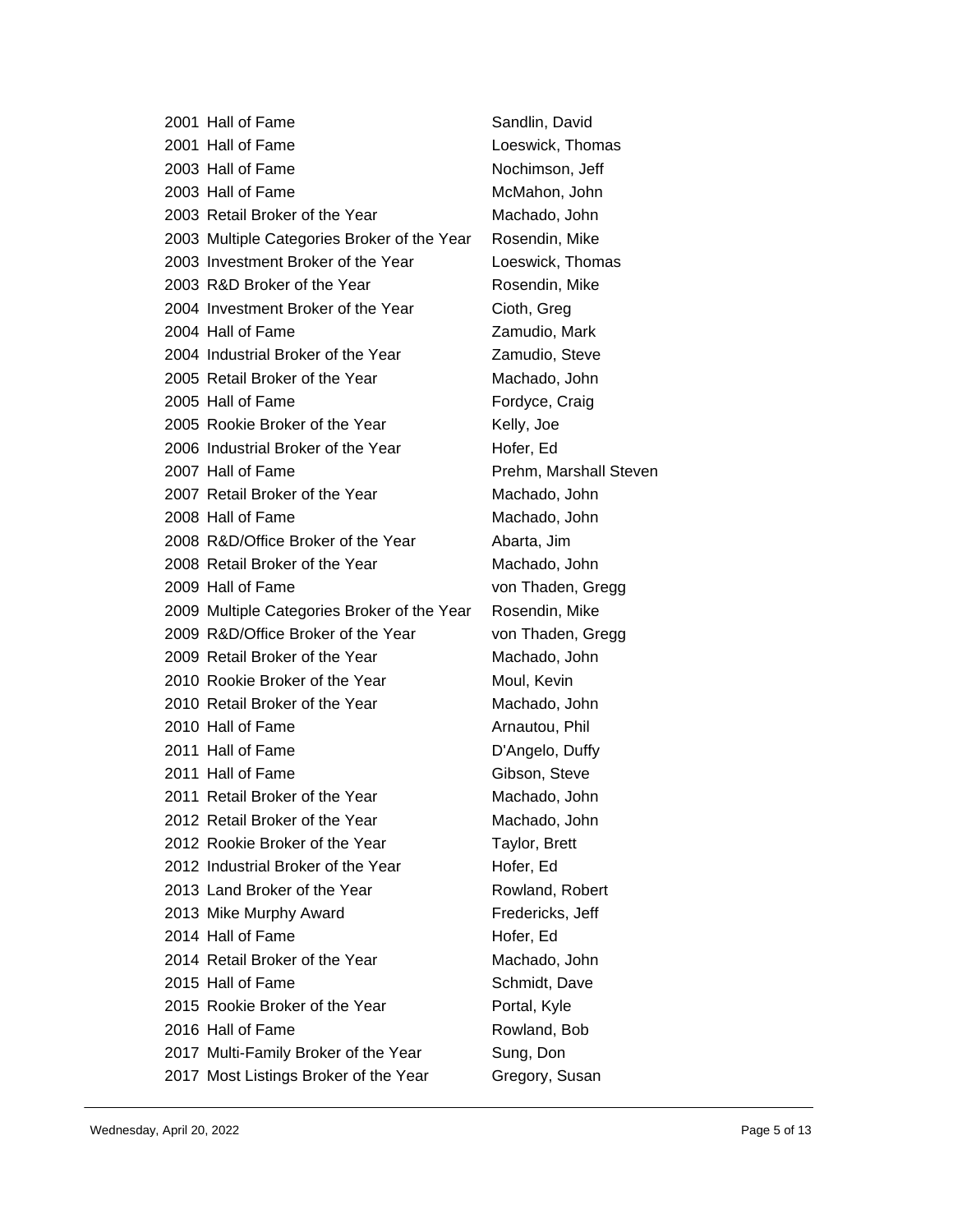| 2017 Retail Broker of the Year        |                                             | Machado, John    |
|---------------------------------------|---------------------------------------------|------------------|
|                                       | 2018 Most Listings Broker of the Year       | Gregory, Susan   |
| 2018 Hall of Fame                     |                                             | Gregory, Susan   |
| 2018 Retail Broker of the year        |                                             | Machado, John    |
| 2019 Retail Broker of the Year        |                                             | Machado, John    |
|                                       |                                             |                  |
| <b>Colliers Parrish International</b> |                                             |                  |
|                                       | 1992 Multiple Categories Broker of the Year | Rosendin, Mike   |
| 1993 Industrial Broker of the Year    |                                             | Zamudio, Mark    |
| 1995 Hall of Fame                     |                                             | Reimann, Don     |
| 1995 Office Broker of the Year        |                                             | Kuiper, Mark     |
|                                       | 1995 Multiple Categories Broker of the Year | Rosendin, Mike   |
| 1996 Hall of Fame                     |                                             | Rosendin, Mike   |
| 1997 Mike Murphy Award                |                                             | Michaels, Marne  |
| 1998 Industrial Broker of the Year    |                                             | Barnes, Jeff     |
| 1998 Mike Murphy Award                |                                             | D'Angelo, Duffy  |
| 1998 Hall of Fame                     |                                             | Shannon, Rob     |
| 1999 Industrial Broker of the Year    |                                             | Barnes, Jeff     |
| 2002 Industrial Broker of the Year    |                                             | Zamudio, Mark    |
|                                       | 2002 Multiple Categories Broker of the Year | Shannon, Rob     |
| 2002 Retail Broker of the Year        |                                             | Machado, John    |
| 2002 Land Broker of the Year          |                                             | Shannon, Rob     |
|                                       |                                             |                  |
|                                       |                                             |                  |
| Cooper Brady Commercial               |                                             |                  |
| 1986 Office Broker of the Year        |                                             | Brady, John      |
| 1989 Hall of Fame                     |                                             | Cooper, Dave     |
| Cornish & Carey Commercial            |                                             |                  |
| 1977 Industrial Broker of the Year    |                                             | Brand, Michael   |
| 1979 Industrial Broker of the Year    |                                             | Brand, Michael   |
| 1980 Industrial Broker of the Year    |                                             | Barbour, Susan   |
| 1982 Industrial Broker of the Year    |                                             | Ruiz, Ray        |
| 1984 Industrial Broker of the Year    |                                             | Pilster, Fred    |
| 1985 Special Recognition              |                                             | Beatty, Bob      |
| 1988 Investment Broker of the Year    |                                             | Lewis, Joe       |
|                                       | 1989 Office/Downtown Broker of the Year     | Herrington, Judy |
|                                       | 1989 Industrial/R&D Broker of the Year      | Mahoney, Phil    |
| 1990 Hall of Fame                     |                                             | Brand, Michael   |
| 1990 Office Broker of the Year        |                                             | Talbert, Diane   |
|                                       | 1991 Office/General Broker of the Year      | Talbert, Diane   |
| 1991 Industrial Broker of the Year    |                                             | Cox, Frank       |
| 1991 Hall of Fame                     |                                             | McGuigan, Patty  |
| 1992 Office Broker of the Year        |                                             | Talbert, Diane   |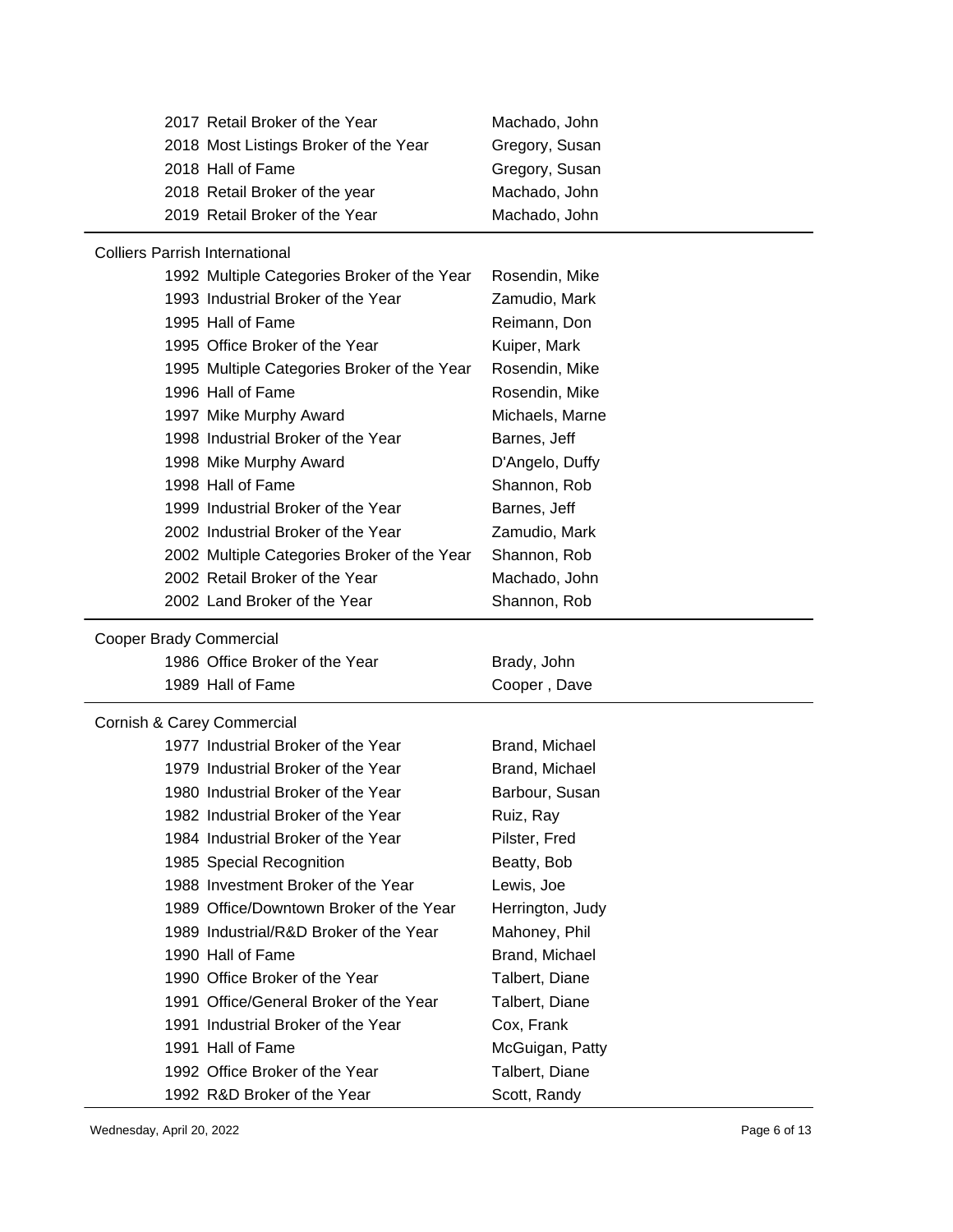| 1992 Hall of Fame                           | Lyman, Brad        |
|---------------------------------------------|--------------------|
| 1993 Outstanding Broker of the Year         | Mahoney, Phil      |
| 1994 Hall of Fame                           | Mahoney, Phil      |
| 1994 Office Broker of the Year              | Lamb, Randy        |
| 1994 Mike Murphy Award                      | Beeger, Jim        |
| 1994 R&D Broker of the Year                 | Scott, Randy       |
| 1994 Hall of Fame                           | Talbert, Diane     |
| 1995 Hall of Fame                           | Binsacca, Jim      |
| 1995 Land Broker of the Year                | Brand, Michael     |
| 1996 Hall of Fame                           | Pilster, Fred      |
| 1996 R&D Broker of the Year                 | Scott, R. Randolph |
| 1996 Special Recognition                    | Seufferlein, Chuck |
| 1996 Hall of Fame                           | Scott, Randolph    |
| 1996 Multiple Categories Broker of the Year | Mahoney, Phil      |
| 1996 Office Broker of the Year              | Talbert, Diane     |
| 1997 R&D Broker of the Year                 | Scott, R. Randolph |
| 1998 Hall of Fame                           | Hallmar, Howie     |
| 1998 R&D Broker of the Year                 | Scott, Randy       |
| 1998 Office Broker of the Year              | Dallmar, Howie     |
| 1998 Hall of Fame                           | Troedson, Jack     |
| 1999 Multiple Categories Broker of the Year | Mahoney, Phil      |
| 1999 Office Broker of the Year              | Dallmar, Howie     |
| 1999 Rookie Broker of the Year              | Clarens, Donnette  |
| 1999 R&D Broker of the Year                 | Scott, Randy       |
| 2000 Office Broker of the Year              | Daschbach, Mark    |
| 2000 Multiple Categories Broker of the Year | Mahoney, Phil      |
| 2000 R&D Broker of the Year                 | Scott, Randy       |
| 2001 Rookie Broker of the Year              | McKenna, John      |
| 2001 Office Broker of the Year              | Dallmar, Howard    |
| 2001 Land Broker of the Year                | Brand, Michael     |
| 2002 Investment Broker of the Year          | Suddjian, Keith    |
| 2002 Rookie Broker of the Year              | Kumagai, Wayne     |
| 2002 Office Broker of the Year              | Dallmar, Howard    |
| 2002 Hall of Fame                           | Beeger, Jim        |
| 2003 Mike Murphy Award                      | Lyman, Brad        |
| 2003 Rookie Broker of the Year              | Henry, Stephen     |
| 2003 Office Broker of the Year              | Dallmar, Howie     |
| 2004 Hall of Fame                           | Daschbach, Mark    |
| 2004 Office Broker of the Year              | Dallmar, Howard    |
| 2004 R&D/Office Broker of the Year          | Daschbach, Mark    |
| 2004 Retail Broker of the Year              | Berry, Sandra      |
| 2005 Multiple Categories Broker of the Year | Mahoney, Phil      |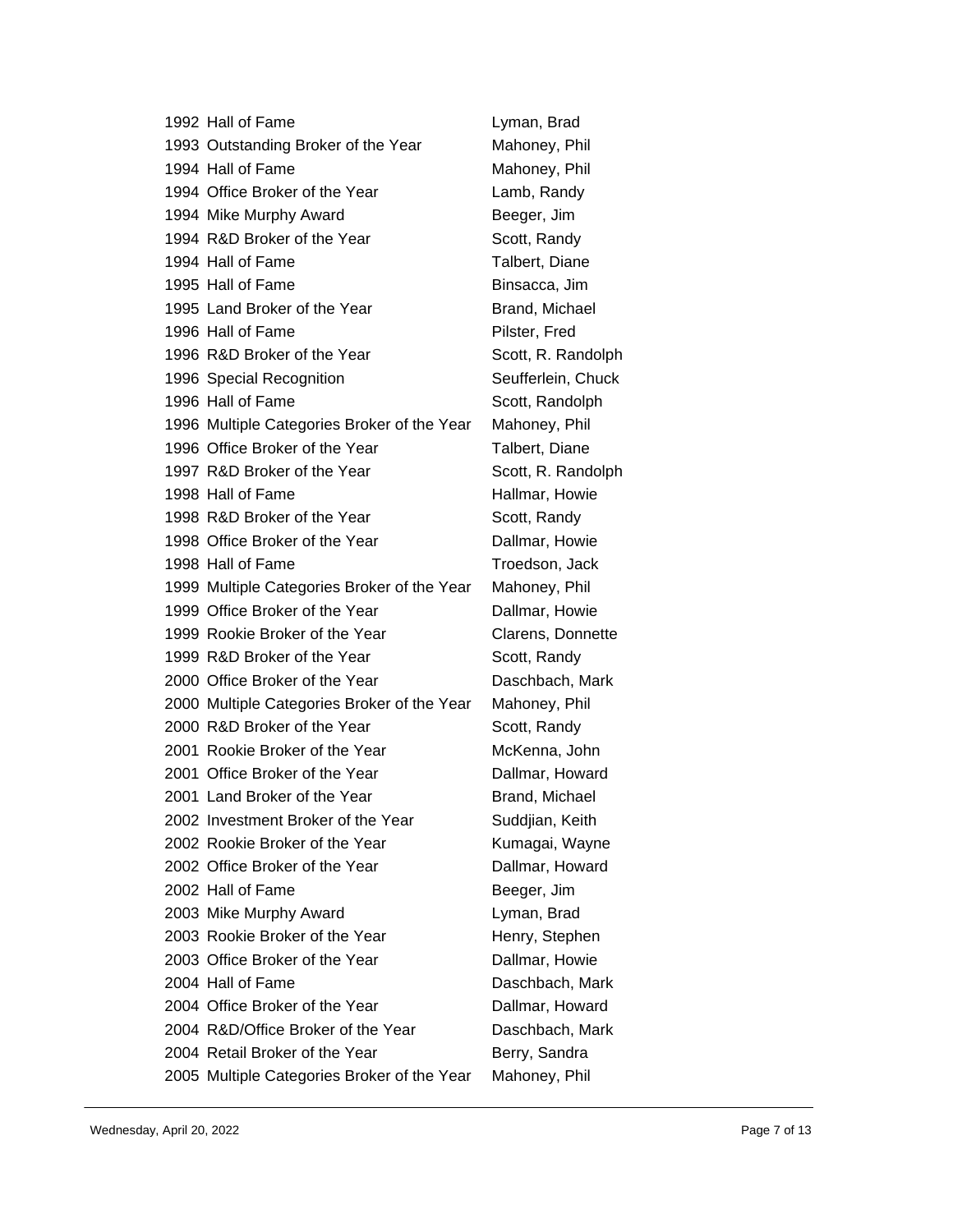| 2005 Hall of Fame                           | Schmidt, Jim      |
|---------------------------------------------|-------------------|
| 2005 R&D/Office Broker of the Year          | Thede, David      |
| 2005 Office Broker of the Year              | Hiebert, David    |
| 2005 Investment Broker of the Year          | Ziemendorf, Mark  |
| 2006 Hall of Fame                           | Ziemendorf, Mark  |
| 2006 Office Broker of the Year              | Phillips, Jay     |
| 2006 Multiple Categories Broker of the Year | Mahoney, Phil     |
| 2006 Retail Broker of the Year              | Randolph, Jim     |
| 2007 Land Broker of the Year                | Mahoney, Phil     |
| 2007 Multiple Categories Broker of the Year | Mahoney, Phil     |
| 2007 Industrial Broker of the Year          | Bell, Rick        |
| 2007 Office Broker of the Year              | Dallmar, Howard   |
| 2007 R&D/Office Broker of the Year          | Mahoney, Phil     |
| 2007 Hall of Fame                           | Suddjian, Keith   |
| 2008 Investment Broker of the Year          | Suddjian, Keith   |
| 2008 Hall of Fame                           | Gabrielson, Randy |
| 2008 Office Broker of the Year              | Dallmar, Howie    |
| 2009 Office Broker of the Year              | Gabrielson, Randy |
| 2013 Office Broker of the Year (Tie)        | Mahoney, Phil     |
| 2013 Retail Broker of the Year              | O'Carroll, Sean   |
| 2013 Hall of Fame                           | Hamilton, Joe     |

## Cornish & Carey NKF

| 2010 Office Broker of the Year              | Mahoney, Phil   |
|---------------------------------------------|-----------------|
| 2010 Investment Broker of the Year          | Suddjian, Keith |
| 2010 Multiple Categories Broker of the Year | Mahoney, Phil   |
| 2010 Mike Murphy Award                      | Yandle, John    |
| 2010 R&D/Office Broker of the Year          | Arrillaga, Jeff |
| 2011 Rookie Broker of the Year              | Forcier, Jason  |
| 2011 R&D/Office Broker of the Year (Tie)    | Dallmar, Howard |
| 2011 Multiple Categories Broker of the Year | Mahoney, Phil   |
| 2011 Office Broker of the Year              | Mahoney, Phil   |
| 2012 Office Broker of the Year              | Mahoney, Phil   |
| 2012 Hall of Fame                           | Arrillaga, Jeff |

### CPS

| 1981 Hall of Fame                  | Chambers, Dennis   |
|------------------------------------|--------------------|
| 1983 Industrial Broker of the Year | Macdonald, Chip    |
| 1984 Industrial Broker of the Year | Macdonald, Chip    |
| 1985 Industrial Broker of the Year | Hillhouse, Kent    |
| 1985 Industrial Broker of the Year | Roberts, Heather   |
| 1987 Hall of Fame                  | Macdonald, Chip    |
| 1988 Special Recognition/Broker    | Davies, S. Gregory |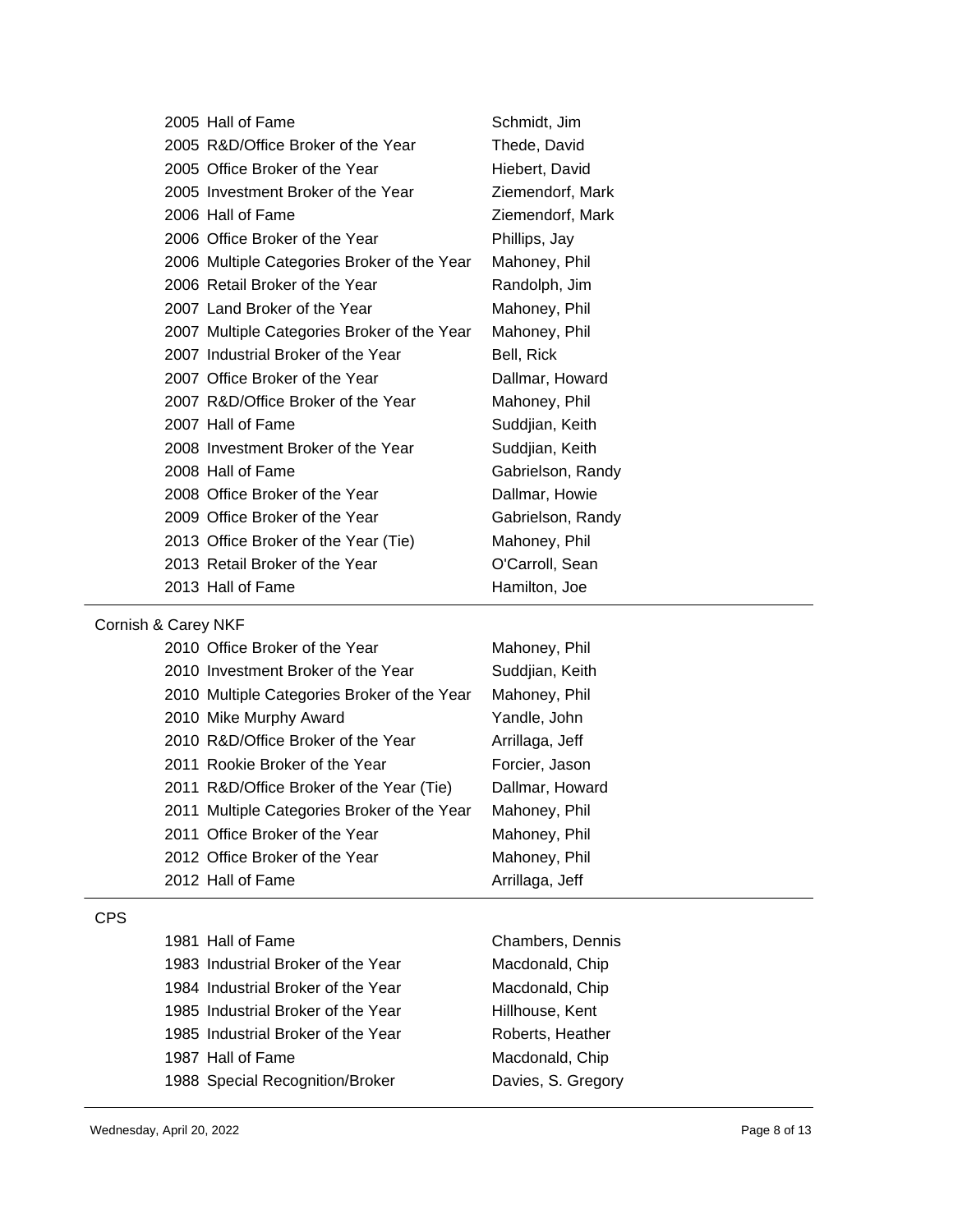|                       | 1990 Investment Broker of the Year          | Byrne, Donn         |
|-----------------------|---------------------------------------------|---------------------|
|                       | 1993 Mike Murphy Award                      | Hillhouse, Kent     |
|                       | 1993 Land Broker of the Year                | Roberts, Heather    |
|                       | 1993 Land Broker of the Year                | Chambers, Dennis    |
|                       | 1994 Land Broker of the Year                | Doyle, Eric         |
|                       | 1995 Multiple Categories Broker of the Year | Chambers, Dennis    |
|                       | 1996 Multiple Categories Broker of the Year | Chambers, Dennis    |
|                       | 1996 Land Broker of the Year                | Macdonald, Chip     |
|                       | 1996 Industrial Broker of the Year          | Borgia, Scott       |
|                       | 1997 Land Broker of the Year                | Chambers, Dennis    |
|                       | 1997 Rookie Broker of the Year              | Fox, Eric           |
|                       | 1997 Multiple Categories Broker of the Year | Chambers, Dennis    |
|                       | 1998 Hall of Fame                           | Davies, Greg        |
|                       | 1998 Multiple Categories Broker of the Year | Davies, Greg        |
|                       | 1998 Land Broker of the Year                | Chambers, Dennis    |
|                       | 1999 Land Broker of the Year                | Macdonald, Chip     |
|                       | 1999 Mike Murphy Award                      | McSwain, Maryanna   |
|                       | 1999 Hall of Fame                           | Reilly, Jr., George |
|                       | 2000 Rookie Broker of the Year              | Hallgrimson, Erik   |
|                       | 2000 Land Broker of the Year                | Macdonald, Chip     |
|                       | 2000 Hall of Fame                           | Roley, Sutton       |
|                       | 2000 Hall of Fame                           | Pace, Steve         |
|                       | 2001 R&D Broker of the Year                 | Horton, Steve       |
|                       | 2002 R&D Broker of the Year                 | Fox, Eric           |
|                       | 2004 Multiple Categories Broker of the Year | Pace, Steve         |
|                       | <b>CPS CORFAC International</b>             |                     |
|                       | 2006 Rookie Broker of the Year              | DeCoite, Jon        |
|                       | 2006 Mike Murphy Award                      | Macdonald, Chip     |
|                       |                                             |                     |
| <b>CRESA Partners</b> |                                             |                     |
|                       | 1999 Hall of Fame                           | Michaels, Mike      |
|                       | 2006 R&D/Office Broker of the Year          | Brady, John         |
|                       | <b>Cunningham Associates</b>                |                     |
|                       | 1987 Industrial/R&D Broker of the Year      | Morrison, Susan     |
|                       | 1989 Mike Murphy Award                      | Cunningham, Tom     |
|                       | Cushman & Wakefield                         |                     |
|                       | 2008 Multiple Categories Broker of the Year | Ingwers, Rick       |
|                       | 2009 Investment Broker of the Year          | Rogers, Brad        |
|                       | 2012 Mike Murphy Award                      | Beaubien, Fred      |
|                       | 2015 Hall of Fame                           | Beatty, Todd        |
|                       | 2015 Retail Broker of the Year              | Chung, James        |
|                       |                                             |                     |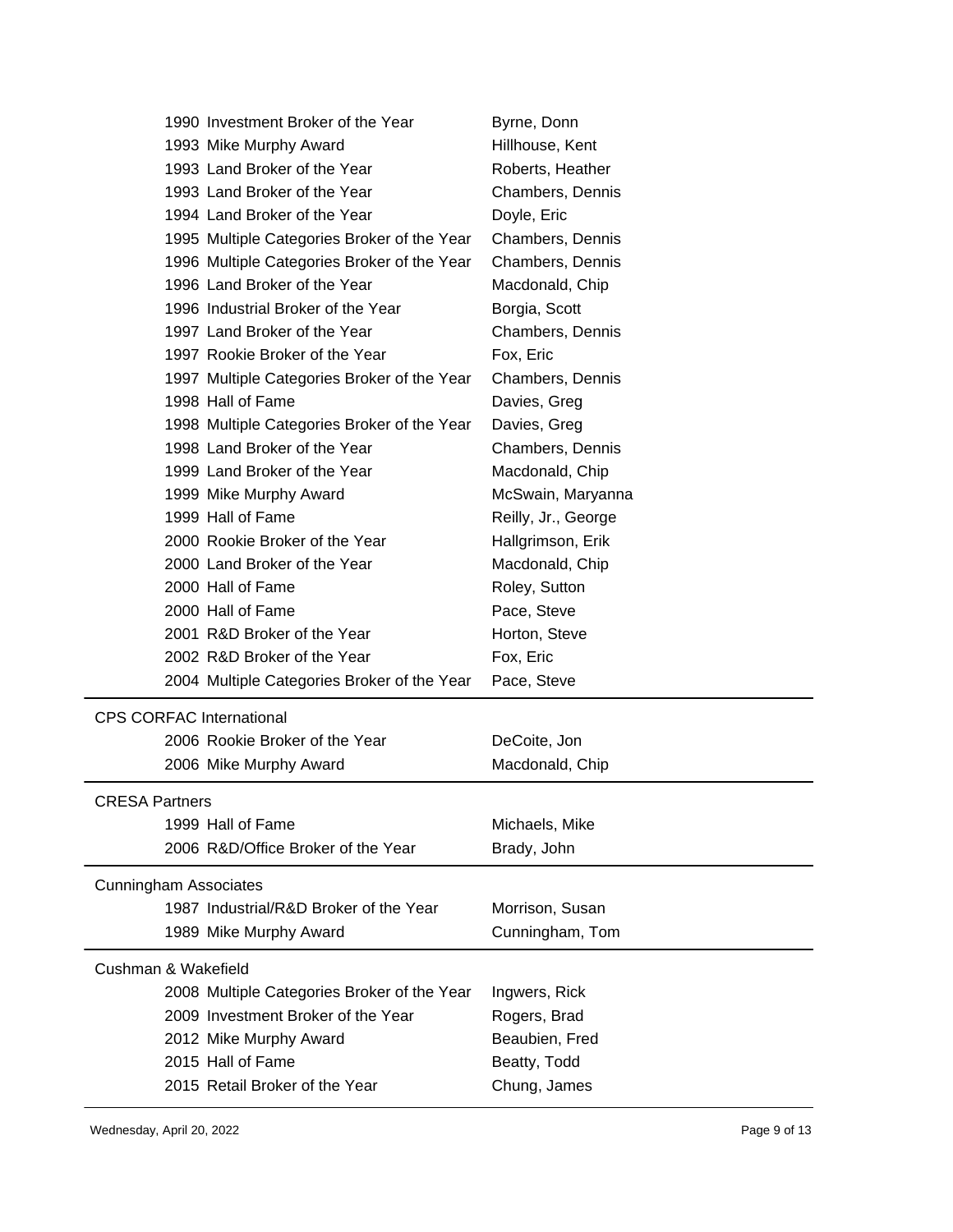| Horton, Steve<br>2015 Multiple Categories Broker of the Year<br>2015 Investment Broker of the Year<br>Fox, Eric<br>2016 Land Broker of the Year<br>Hallgrimson, Erik<br>2016 Rookie Broker of the Year<br>Bennette, Greg<br>2016 Retail Broker of the Year<br>Chung, James<br>2017 R&D/Office Broker of the Year<br>Horton, Steve<br>2018 Land Broker of the Year<br>Hansen, Gary<br>2018 R&D/Office Broker of the year<br>Horton, Steve<br>2018 Rookie Broker of the Year<br>Lageman, Alex<br>2018 Most Procuring Broker of the Year<br>Hallgrimson, Erik<br>2019 Most Listings Broker of the Year<br>Thompson, Mike<br>2019 Industrial Procuring Broker of the Year<br>Stephenson, Walt<br>2019 Most Procuring Broker of the Year<br>Thompson, Mike<br>2019 Hall of Fame<br>Fox, Eric<br>2019 R&D/Office Listing Broker of the Year<br>Horton, Steve<br>2020 R&D/Office Procuring Broker of the Yea<br>Tsai, Tenny<br>2020 Most Procuring Broker of the Year<br>Thompson, Mike<br>2020 Most Listings Broker of the Year<br>Thompson, Mike<br>2021 R&D/Office Listing Broker of the Year<br>Horton, Steve<br>2021 R&D/Office Procuring Broker of the Yea<br>Jenab, Kalil<br>2021 Most Procuring Broker of the Year<br>Thompson, Mike<br>2021 Most Listings Broker of the Year<br>Thompson, Mike<br>2021 Hall of Fame<br>Hallgrimson, Erik<br>Cushman & Wakefield, Inc.<br>1976 Office Broker of the Year<br>Castello, Tim<br>1978 Industrial Broker of the Year<br>Burke, Phil<br>1987 Office/Downtown Broker of the Year<br>Castello, Jim<br>1997 Office Broker of the Year<br>Koch, Jim<br>DTZ<br>2014 Hall of Fame<br>Jenab, Kalil<br>2014 Mike Murphy Award<br>Hillhouse, Kent<br>Fox & Carskadon Commercial<br>1986 Retail Broker of the Year<br>Brown, Marilyn<br>1986 Retail Broker of the Year<br>Randolph, Jim<br>1987 Investment Broker of the Year<br>Roberts, Gary<br>1987 Investment Broker of the Year<br>Gost, Evan<br>1988 Retail Broker of the Year<br>Brown, Marilyn<br>1988 Retail Broker of the Year<br>Randolph, Jim<br>1989 Hall of Fame<br>Brown, Marilyn<br>1989 Hall of Fame<br>Randolph, Jim | 2015 Office Broker of the Year | Horton, Steve |
|-------------------------------------------------------------------------------------------------------------------------------------------------------------------------------------------------------------------------------------------------------------------------------------------------------------------------------------------------------------------------------------------------------------------------------------------------------------------------------------------------------------------------------------------------------------------------------------------------------------------------------------------------------------------------------------------------------------------------------------------------------------------------------------------------------------------------------------------------------------------------------------------------------------------------------------------------------------------------------------------------------------------------------------------------------------------------------------------------------------------------------------------------------------------------------------------------------------------------------------------------------------------------------------------------------------------------------------------------------------------------------------------------------------------------------------------------------------------------------------------------------------------------------------------------------------------------------------------------------------------------------------------------------------------------------------------------------------------------------------------------------------------------------------------------------------------------------------------------------------------------------------------------------------------------------------------------------------------------------------------------------------------------------------------------------------------------------------------------------------------------|--------------------------------|---------------|
|                                                                                                                                                                                                                                                                                                                                                                                                                                                                                                                                                                                                                                                                                                                                                                                                                                                                                                                                                                                                                                                                                                                                                                                                                                                                                                                                                                                                                                                                                                                                                                                                                                                                                                                                                                                                                                                                                                                                                                                                                                                                                                                         |                                |               |
|                                                                                                                                                                                                                                                                                                                                                                                                                                                                                                                                                                                                                                                                                                                                                                                                                                                                                                                                                                                                                                                                                                                                                                                                                                                                                                                                                                                                                                                                                                                                                                                                                                                                                                                                                                                                                                                                                                                                                                                                                                                                                                                         |                                |               |
|                                                                                                                                                                                                                                                                                                                                                                                                                                                                                                                                                                                                                                                                                                                                                                                                                                                                                                                                                                                                                                                                                                                                                                                                                                                                                                                                                                                                                                                                                                                                                                                                                                                                                                                                                                                                                                                                                                                                                                                                                                                                                                                         |                                |               |
|                                                                                                                                                                                                                                                                                                                                                                                                                                                                                                                                                                                                                                                                                                                                                                                                                                                                                                                                                                                                                                                                                                                                                                                                                                                                                                                                                                                                                                                                                                                                                                                                                                                                                                                                                                                                                                                                                                                                                                                                                                                                                                                         |                                |               |
|                                                                                                                                                                                                                                                                                                                                                                                                                                                                                                                                                                                                                                                                                                                                                                                                                                                                                                                                                                                                                                                                                                                                                                                                                                                                                                                                                                                                                                                                                                                                                                                                                                                                                                                                                                                                                                                                                                                                                                                                                                                                                                                         |                                |               |
|                                                                                                                                                                                                                                                                                                                                                                                                                                                                                                                                                                                                                                                                                                                                                                                                                                                                                                                                                                                                                                                                                                                                                                                                                                                                                                                                                                                                                                                                                                                                                                                                                                                                                                                                                                                                                                                                                                                                                                                                                                                                                                                         |                                |               |
|                                                                                                                                                                                                                                                                                                                                                                                                                                                                                                                                                                                                                                                                                                                                                                                                                                                                                                                                                                                                                                                                                                                                                                                                                                                                                                                                                                                                                                                                                                                                                                                                                                                                                                                                                                                                                                                                                                                                                                                                                                                                                                                         |                                |               |
|                                                                                                                                                                                                                                                                                                                                                                                                                                                                                                                                                                                                                                                                                                                                                                                                                                                                                                                                                                                                                                                                                                                                                                                                                                                                                                                                                                                                                                                                                                                                                                                                                                                                                                                                                                                                                                                                                                                                                                                                                                                                                                                         |                                |               |
|                                                                                                                                                                                                                                                                                                                                                                                                                                                                                                                                                                                                                                                                                                                                                                                                                                                                                                                                                                                                                                                                                                                                                                                                                                                                                                                                                                                                                                                                                                                                                                                                                                                                                                                                                                                                                                                                                                                                                                                                                                                                                                                         |                                |               |
|                                                                                                                                                                                                                                                                                                                                                                                                                                                                                                                                                                                                                                                                                                                                                                                                                                                                                                                                                                                                                                                                                                                                                                                                                                                                                                                                                                                                                                                                                                                                                                                                                                                                                                                                                                                                                                                                                                                                                                                                                                                                                                                         |                                |               |
|                                                                                                                                                                                                                                                                                                                                                                                                                                                                                                                                                                                                                                                                                                                                                                                                                                                                                                                                                                                                                                                                                                                                                                                                                                                                                                                                                                                                                                                                                                                                                                                                                                                                                                                                                                                                                                                                                                                                                                                                                                                                                                                         |                                |               |
|                                                                                                                                                                                                                                                                                                                                                                                                                                                                                                                                                                                                                                                                                                                                                                                                                                                                                                                                                                                                                                                                                                                                                                                                                                                                                                                                                                                                                                                                                                                                                                                                                                                                                                                                                                                                                                                                                                                                                                                                                                                                                                                         |                                |               |
|                                                                                                                                                                                                                                                                                                                                                                                                                                                                                                                                                                                                                                                                                                                                                                                                                                                                                                                                                                                                                                                                                                                                                                                                                                                                                                                                                                                                                                                                                                                                                                                                                                                                                                                                                                                                                                                                                                                                                                                                                                                                                                                         |                                |               |
|                                                                                                                                                                                                                                                                                                                                                                                                                                                                                                                                                                                                                                                                                                                                                                                                                                                                                                                                                                                                                                                                                                                                                                                                                                                                                                                                                                                                                                                                                                                                                                                                                                                                                                                                                                                                                                                                                                                                                                                                                                                                                                                         |                                |               |
|                                                                                                                                                                                                                                                                                                                                                                                                                                                                                                                                                                                                                                                                                                                                                                                                                                                                                                                                                                                                                                                                                                                                                                                                                                                                                                                                                                                                                                                                                                                                                                                                                                                                                                                                                                                                                                                                                                                                                                                                                                                                                                                         |                                |               |
|                                                                                                                                                                                                                                                                                                                                                                                                                                                                                                                                                                                                                                                                                                                                                                                                                                                                                                                                                                                                                                                                                                                                                                                                                                                                                                                                                                                                                                                                                                                                                                                                                                                                                                                                                                                                                                                                                                                                                                                                                                                                                                                         |                                |               |
|                                                                                                                                                                                                                                                                                                                                                                                                                                                                                                                                                                                                                                                                                                                                                                                                                                                                                                                                                                                                                                                                                                                                                                                                                                                                                                                                                                                                                                                                                                                                                                                                                                                                                                                                                                                                                                                                                                                                                                                                                                                                                                                         |                                |               |
|                                                                                                                                                                                                                                                                                                                                                                                                                                                                                                                                                                                                                                                                                                                                                                                                                                                                                                                                                                                                                                                                                                                                                                                                                                                                                                                                                                                                                                                                                                                                                                                                                                                                                                                                                                                                                                                                                                                                                                                                                                                                                                                         |                                |               |
|                                                                                                                                                                                                                                                                                                                                                                                                                                                                                                                                                                                                                                                                                                                                                                                                                                                                                                                                                                                                                                                                                                                                                                                                                                                                                                                                                                                                                                                                                                                                                                                                                                                                                                                                                                                                                                                                                                                                                                                                                                                                                                                         |                                |               |
|                                                                                                                                                                                                                                                                                                                                                                                                                                                                                                                                                                                                                                                                                                                                                                                                                                                                                                                                                                                                                                                                                                                                                                                                                                                                                                                                                                                                                                                                                                                                                                                                                                                                                                                                                                                                                                                                                                                                                                                                                                                                                                                         |                                |               |
|                                                                                                                                                                                                                                                                                                                                                                                                                                                                                                                                                                                                                                                                                                                                                                                                                                                                                                                                                                                                                                                                                                                                                                                                                                                                                                                                                                                                                                                                                                                                                                                                                                                                                                                                                                                                                                                                                                                                                                                                                                                                                                                         |                                |               |
|                                                                                                                                                                                                                                                                                                                                                                                                                                                                                                                                                                                                                                                                                                                                                                                                                                                                                                                                                                                                                                                                                                                                                                                                                                                                                                                                                                                                                                                                                                                                                                                                                                                                                                                                                                                                                                                                                                                                                                                                                                                                                                                         |                                |               |
|                                                                                                                                                                                                                                                                                                                                                                                                                                                                                                                                                                                                                                                                                                                                                                                                                                                                                                                                                                                                                                                                                                                                                                                                                                                                                                                                                                                                                                                                                                                                                                                                                                                                                                                                                                                                                                                                                                                                                                                                                                                                                                                         |                                |               |
|                                                                                                                                                                                                                                                                                                                                                                                                                                                                                                                                                                                                                                                                                                                                                                                                                                                                                                                                                                                                                                                                                                                                                                                                                                                                                                                                                                                                                                                                                                                                                                                                                                                                                                                                                                                                                                                                                                                                                                                                                                                                                                                         |                                |               |
|                                                                                                                                                                                                                                                                                                                                                                                                                                                                                                                                                                                                                                                                                                                                                                                                                                                                                                                                                                                                                                                                                                                                                                                                                                                                                                                                                                                                                                                                                                                                                                                                                                                                                                                                                                                                                                                                                                                                                                                                                                                                                                                         |                                |               |
|                                                                                                                                                                                                                                                                                                                                                                                                                                                                                                                                                                                                                                                                                                                                                                                                                                                                                                                                                                                                                                                                                                                                                                                                                                                                                                                                                                                                                                                                                                                                                                                                                                                                                                                                                                                                                                                                                                                                                                                                                                                                                                                         |                                |               |
|                                                                                                                                                                                                                                                                                                                                                                                                                                                                                                                                                                                                                                                                                                                                                                                                                                                                                                                                                                                                                                                                                                                                                                                                                                                                                                                                                                                                                                                                                                                                                                                                                                                                                                                                                                                                                                                                                                                                                                                                                                                                                                                         |                                |               |
|                                                                                                                                                                                                                                                                                                                                                                                                                                                                                                                                                                                                                                                                                                                                                                                                                                                                                                                                                                                                                                                                                                                                                                                                                                                                                                                                                                                                                                                                                                                                                                                                                                                                                                                                                                                                                                                                                                                                                                                                                                                                                                                         |                                |               |
|                                                                                                                                                                                                                                                                                                                                                                                                                                                                                                                                                                                                                                                                                                                                                                                                                                                                                                                                                                                                                                                                                                                                                                                                                                                                                                                                                                                                                                                                                                                                                                                                                                                                                                                                                                                                                                                                                                                                                                                                                                                                                                                         |                                |               |
|                                                                                                                                                                                                                                                                                                                                                                                                                                                                                                                                                                                                                                                                                                                                                                                                                                                                                                                                                                                                                                                                                                                                                                                                                                                                                                                                                                                                                                                                                                                                                                                                                                                                                                                                                                                                                                                                                                                                                                                                                                                                                                                         |                                |               |
|                                                                                                                                                                                                                                                                                                                                                                                                                                                                                                                                                                                                                                                                                                                                                                                                                                                                                                                                                                                                                                                                                                                                                                                                                                                                                                                                                                                                                                                                                                                                                                                                                                                                                                                                                                                                                                                                                                                                                                                                                                                                                                                         |                                |               |
|                                                                                                                                                                                                                                                                                                                                                                                                                                                                                                                                                                                                                                                                                                                                                                                                                                                                                                                                                                                                                                                                                                                                                                                                                                                                                                                                                                                                                                                                                                                                                                                                                                                                                                                                                                                                                                                                                                                                                                                                                                                                                                                         |                                |               |
|                                                                                                                                                                                                                                                                                                                                                                                                                                                                                                                                                                                                                                                                                                                                                                                                                                                                                                                                                                                                                                                                                                                                                                                                                                                                                                                                                                                                                                                                                                                                                                                                                                                                                                                                                                                                                                                                                                                                                                                                                                                                                                                         |                                |               |
|                                                                                                                                                                                                                                                                                                                                                                                                                                                                                                                                                                                                                                                                                                                                                                                                                                                                                                                                                                                                                                                                                                                                                                                                                                                                                                                                                                                                                                                                                                                                                                                                                                                                                                                                                                                                                                                                                                                                                                                                                                                                                                                         |                                |               |
|                                                                                                                                                                                                                                                                                                                                                                                                                                                                                                                                                                                                                                                                                                                                                                                                                                                                                                                                                                                                                                                                                                                                                                                                                                                                                                                                                                                                                                                                                                                                                                                                                                                                                                                                                                                                                                                                                                                                                                                                                                                                                                                         |                                |               |
|                                                                                                                                                                                                                                                                                                                                                                                                                                                                                                                                                                                                                                                                                                                                                                                                                                                                                                                                                                                                                                                                                                                                                                                                                                                                                                                                                                                                                                                                                                                                                                                                                                                                                                                                                                                                                                                                                                                                                                                                                                                                                                                         |                                |               |
|                                                                                                                                                                                                                                                                                                                                                                                                                                                                                                                                                                                                                                                                                                                                                                                                                                                                                                                                                                                                                                                                                                                                                                                                                                                                                                                                                                                                                                                                                                                                                                                                                                                                                                                                                                                                                                                                                                                                                                                                                                                                                                                         |                                |               |
|                                                                                                                                                                                                                                                                                                                                                                                                                                                                                                                                                                                                                                                                                                                                                                                                                                                                                                                                                                                                                                                                                                                                                                                                                                                                                                                                                                                                                                                                                                                                                                                                                                                                                                                                                                                                                                                                                                                                                                                                                                                                                                                         |                                |               |
|                                                                                                                                                                                                                                                                                                                                                                                                                                                                                                                                                                                                                                                                                                                                                                                                                                                                                                                                                                                                                                                                                                                                                                                                                                                                                                                                                                                                                                                                                                                                                                                                                                                                                                                                                                                                                                                                                                                                                                                                                                                                                                                         |                                |               |
|                                                                                                                                                                                                                                                                                                                                                                                                                                                                                                                                                                                                                                                                                                                                                                                                                                                                                                                                                                                                                                                                                                                                                                                                                                                                                                                                                                                                                                                                                                                                                                                                                                                                                                                                                                                                                                                                                                                                                                                                                                                                                                                         |                                |               |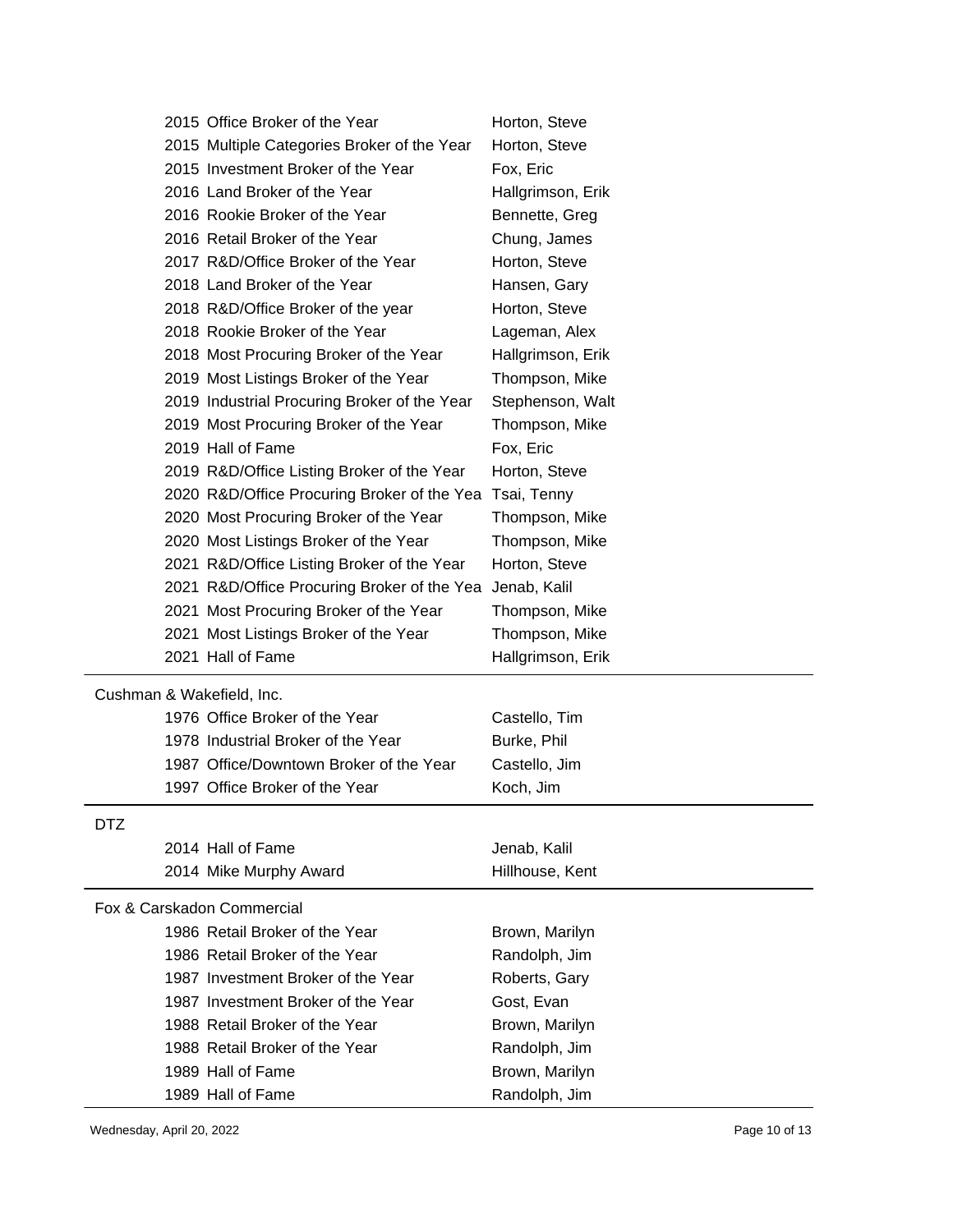| Grubb & Ellis Company                       |                     |  |  |  |
|---------------------------------------------|---------------------|--|--|--|
| 1981 Special Recognition                    | Puterbaugh, Bill    |  |  |  |
| 1987 Special Mention Industrial R&D         | Engles, Bob         |  |  |  |
| 1987 Special Mention Industrial R&D         | Dwyer, Bob          |  |  |  |
| 1990 Retail Broker of the Year              | Machado, John       |  |  |  |
| 1992 Retail Broker of the Year              | Machado, John       |  |  |  |
| 1996 Hall of Fame                           | Horton, Bruce       |  |  |  |
| 1997 Hall of Fame                           | Black, Jeff         |  |  |  |
| 1998 Hall of Fame                           | Haugh, Dave         |  |  |  |
| 2001 Industrial Broker of the Year          | Prosser, Scott      |  |  |  |
| 2003 Land Broker of the Year                | Martin, Robert      |  |  |  |
| 2004 Mike Murphy Award                      | Engles, Bob         |  |  |  |
| 2008 Mike Murphy Award                      | Scuncio, Joe        |  |  |  |
| <b>GVA Kidder Matthews</b>                  |                     |  |  |  |
| 2009 Mike Murphy Award                      | Mascia, Wayne       |  |  |  |
| Iliff Thorn & Company                       |                     |  |  |  |
| 1987 Office/General Broker of the Year      | Knauf, Rick         |  |  |  |
| J.R. Parrish, Inc.                          |                     |  |  |  |
| 1988 Industrial/General Broker of the Year  | Grubb, Bob          |  |  |  |
| 1989 Industrial/General Broker of the Year  | Zamudio, Mark       |  |  |  |
| 1990 Land Broker of the Year                | Rowland, Bob        |  |  |  |
| 1990 Land Broker of the Year                | Twardus, Stan       |  |  |  |
| 1991 Office/Downtown Broker of the Year     | Daugherly, Scott    |  |  |  |
| JLL                                         |                     |  |  |  |
| 2021 Hall of Fame                           | Mathisen, Scott     |  |  |  |
| <b>Macanan Marketing</b>                    |                     |  |  |  |
| 1983 Hall of Fame                           | Buchanan, John      |  |  |  |
| MacMillan, Moore & Buchanan                 |                     |  |  |  |
| 1976 Commercial Broker of the Year          | Buchanan, John      |  |  |  |
| 1980 Office Broker of the Year              | Kirst, Wendy        |  |  |  |
| 1983 Special Recognition                    | Murphy, Mike        |  |  |  |
| 1985 Investment Broker of the Year          | Miller, John        |  |  |  |
| 1987 Hall of Fame                           | Murphy, Mike        |  |  |  |
| 1988 Office/Metropolitan Broker of the Year | Boulden, Laureen K. |  |  |  |
| Marcus & Millichap                          |                     |  |  |  |
| 1986 Investment Broker of the Year          | Jones, Stanford W.  |  |  |  |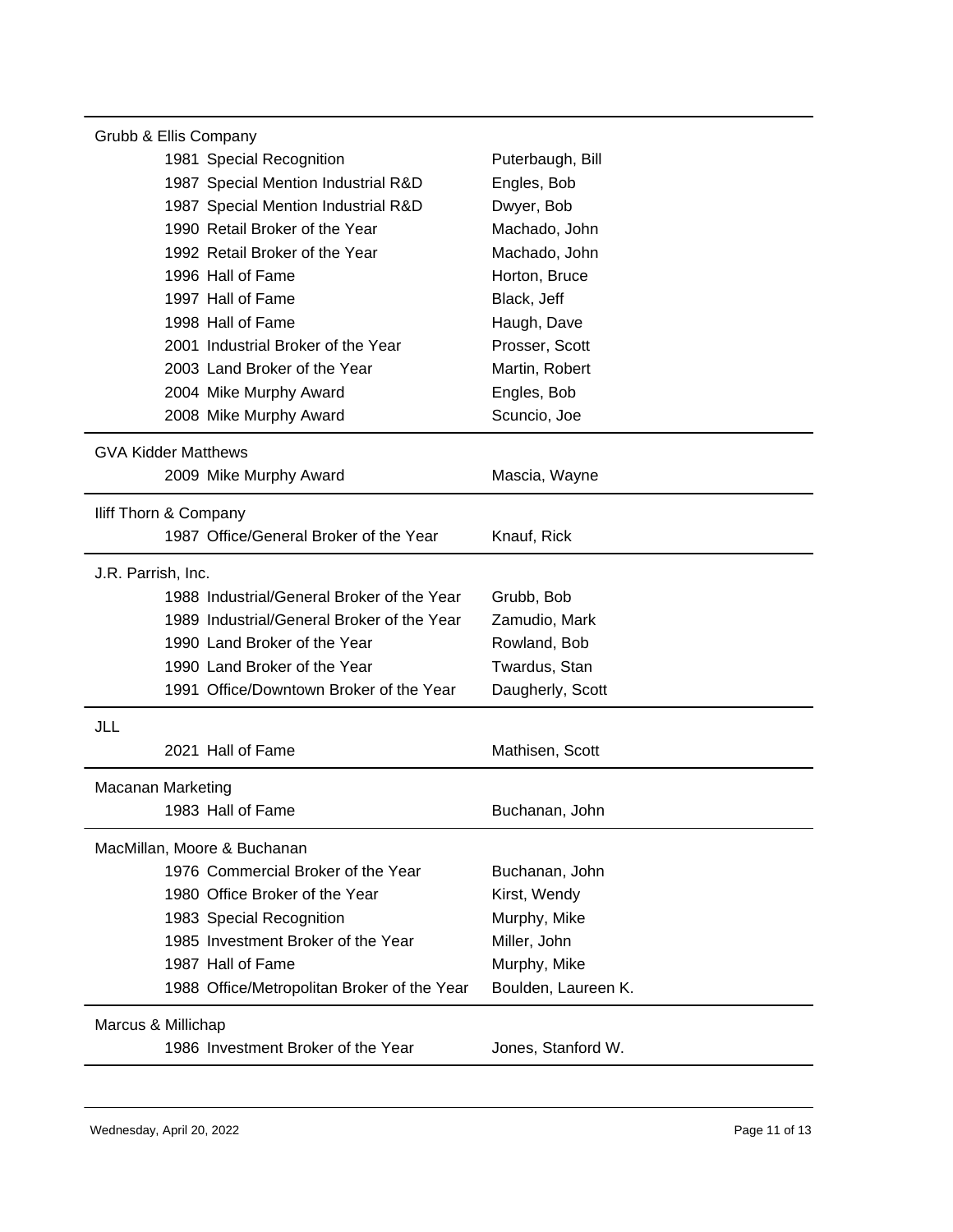| Meacham, Gil<br>1985 Retail Broker of the Year<br>Mackley, Randol<br>Meacham/Oppenheimer, Inc.<br>1987 Retail Broker of the Year<br>Oppenheimer, Jim<br><b>NAI BT Commercial</b><br>2005 Mike Murphy Award<br>Tsai, Tenny<br>2008 Rookie Broker of the Year<br>Smith, Boyd<br>2009 Hall of Fame<br>Kovaleski, Jim<br><b>Newmark</b><br>2021 Investment Broker of the Year (Tie)<br>Najera, Edmund<br>Newmark Cornish & Carey<br>2014 Multiple Categories Broker of the Year<br>Mahoney, Phil<br>2014 Rookie Broker of the Year<br>Suddjian, Michelle<br>2014 R&D/Office Broker of the Year<br>Mahoney, Phil<br>2016 Multiple Categories Broker of the Year<br>Mahoney, Phil<br>2016 Office Broker of the Year<br>Mahoney, Phil<br>Newmark Knight Frank<br>2017 Office Broker of the Year<br>Dallmar, Howard<br>2018 Multi-Family Broker of the Year<br>Henry, Brian<br>2018 Office Broker of the Year<br>Mahoney, Phil<br>2018 Multiple Categories Broker of the Year<br>Mahoney, Phil<br>2019 Multi-Family Broker of the Year<br>Henry, Brian<br>2019 Land Broker of the Year<br>Mahoney, Phil<br>2019 Rookie of the Year<br>Lyman, Carter<br>Mahoney, Phil<br>2019 Multiple Categories Broker of the Year<br>Newmark Knight Frank Capital Markets<br>2018 Investment Broker of the Year<br>Najera, Edmund<br>Norris Beggs & Simpson<br>1987 Special Recognition/Broker<br>Murphy, Tim | Meacham/Oettinger, Inc.        |  |  |  |  |
|-----------------------------------------------------------------------------------------------------------------------------------------------------------------------------------------------------------------------------------------------------------------------------------------------------------------------------------------------------------------------------------------------------------------------------------------------------------------------------------------------------------------------------------------------------------------------------------------------------------------------------------------------------------------------------------------------------------------------------------------------------------------------------------------------------------------------------------------------------------------------------------------------------------------------------------------------------------------------------------------------------------------------------------------------------------------------------------------------------------------------------------------------------------------------------------------------------------------------------------------------------------------------------------------------------------------------------------------------------------------------------------------|--------------------------------|--|--|--|--|
|                                                                                                                                                                                                                                                                                                                                                                                                                                                                                                                                                                                                                                                                                                                                                                                                                                                                                                                                                                                                                                                                                                                                                                                                                                                                                                                                                                                         | 1984 Retail Broker of the Year |  |  |  |  |
|                                                                                                                                                                                                                                                                                                                                                                                                                                                                                                                                                                                                                                                                                                                                                                                                                                                                                                                                                                                                                                                                                                                                                                                                                                                                                                                                                                                         |                                |  |  |  |  |
|                                                                                                                                                                                                                                                                                                                                                                                                                                                                                                                                                                                                                                                                                                                                                                                                                                                                                                                                                                                                                                                                                                                                                                                                                                                                                                                                                                                         |                                |  |  |  |  |
|                                                                                                                                                                                                                                                                                                                                                                                                                                                                                                                                                                                                                                                                                                                                                                                                                                                                                                                                                                                                                                                                                                                                                                                                                                                                                                                                                                                         |                                |  |  |  |  |
|                                                                                                                                                                                                                                                                                                                                                                                                                                                                                                                                                                                                                                                                                                                                                                                                                                                                                                                                                                                                                                                                                                                                                                                                                                                                                                                                                                                         |                                |  |  |  |  |
|                                                                                                                                                                                                                                                                                                                                                                                                                                                                                                                                                                                                                                                                                                                                                                                                                                                                                                                                                                                                                                                                                                                                                                                                                                                                                                                                                                                         |                                |  |  |  |  |
|                                                                                                                                                                                                                                                                                                                                                                                                                                                                                                                                                                                                                                                                                                                                                                                                                                                                                                                                                                                                                                                                                                                                                                                                                                                                                                                                                                                         |                                |  |  |  |  |
|                                                                                                                                                                                                                                                                                                                                                                                                                                                                                                                                                                                                                                                                                                                                                                                                                                                                                                                                                                                                                                                                                                                                                                                                                                                                                                                                                                                         |                                |  |  |  |  |
|                                                                                                                                                                                                                                                                                                                                                                                                                                                                                                                                                                                                                                                                                                                                                                                                                                                                                                                                                                                                                                                                                                                                                                                                                                                                                                                                                                                         |                                |  |  |  |  |
|                                                                                                                                                                                                                                                                                                                                                                                                                                                                                                                                                                                                                                                                                                                                                                                                                                                                                                                                                                                                                                                                                                                                                                                                                                                                                                                                                                                         |                                |  |  |  |  |
|                                                                                                                                                                                                                                                                                                                                                                                                                                                                                                                                                                                                                                                                                                                                                                                                                                                                                                                                                                                                                                                                                                                                                                                                                                                                                                                                                                                         |                                |  |  |  |  |
|                                                                                                                                                                                                                                                                                                                                                                                                                                                                                                                                                                                                                                                                                                                                                                                                                                                                                                                                                                                                                                                                                                                                                                                                                                                                                                                                                                                         |                                |  |  |  |  |
|                                                                                                                                                                                                                                                                                                                                                                                                                                                                                                                                                                                                                                                                                                                                                                                                                                                                                                                                                                                                                                                                                                                                                                                                                                                                                                                                                                                         |                                |  |  |  |  |
|                                                                                                                                                                                                                                                                                                                                                                                                                                                                                                                                                                                                                                                                                                                                                                                                                                                                                                                                                                                                                                                                                                                                                                                                                                                                                                                                                                                         |                                |  |  |  |  |
|                                                                                                                                                                                                                                                                                                                                                                                                                                                                                                                                                                                                                                                                                                                                                                                                                                                                                                                                                                                                                                                                                                                                                                                                                                                                                                                                                                                         |                                |  |  |  |  |
|                                                                                                                                                                                                                                                                                                                                                                                                                                                                                                                                                                                                                                                                                                                                                                                                                                                                                                                                                                                                                                                                                                                                                                                                                                                                                                                                                                                         |                                |  |  |  |  |
|                                                                                                                                                                                                                                                                                                                                                                                                                                                                                                                                                                                                                                                                                                                                                                                                                                                                                                                                                                                                                                                                                                                                                                                                                                                                                                                                                                                         |                                |  |  |  |  |
|                                                                                                                                                                                                                                                                                                                                                                                                                                                                                                                                                                                                                                                                                                                                                                                                                                                                                                                                                                                                                                                                                                                                                                                                                                                                                                                                                                                         |                                |  |  |  |  |
|                                                                                                                                                                                                                                                                                                                                                                                                                                                                                                                                                                                                                                                                                                                                                                                                                                                                                                                                                                                                                                                                                                                                                                                                                                                                                                                                                                                         |                                |  |  |  |  |
|                                                                                                                                                                                                                                                                                                                                                                                                                                                                                                                                                                                                                                                                                                                                                                                                                                                                                                                                                                                                                                                                                                                                                                                                                                                                                                                                                                                         |                                |  |  |  |  |
|                                                                                                                                                                                                                                                                                                                                                                                                                                                                                                                                                                                                                                                                                                                                                                                                                                                                                                                                                                                                                                                                                                                                                                                                                                                                                                                                                                                         |                                |  |  |  |  |
|                                                                                                                                                                                                                                                                                                                                                                                                                                                                                                                                                                                                                                                                                                                                                                                                                                                                                                                                                                                                                                                                                                                                                                                                                                                                                                                                                                                         |                                |  |  |  |  |
|                                                                                                                                                                                                                                                                                                                                                                                                                                                                                                                                                                                                                                                                                                                                                                                                                                                                                                                                                                                                                                                                                                                                                                                                                                                                                                                                                                                         |                                |  |  |  |  |
|                                                                                                                                                                                                                                                                                                                                                                                                                                                                                                                                                                                                                                                                                                                                                                                                                                                                                                                                                                                                                                                                                                                                                                                                                                                                                                                                                                                         |                                |  |  |  |  |
|                                                                                                                                                                                                                                                                                                                                                                                                                                                                                                                                                                                                                                                                                                                                                                                                                                                                                                                                                                                                                                                                                                                                                                                                                                                                                                                                                                                         |                                |  |  |  |  |
|                                                                                                                                                                                                                                                                                                                                                                                                                                                                                                                                                                                                                                                                                                                                                                                                                                                                                                                                                                                                                                                                                                                                                                                                                                                                                                                                                                                         |                                |  |  |  |  |
|                                                                                                                                                                                                                                                                                                                                                                                                                                                                                                                                                                                                                                                                                                                                                                                                                                                                                                                                                                                                                                                                                                                                                                                                                                                                                                                                                                                         |                                |  |  |  |  |
|                                                                                                                                                                                                                                                                                                                                                                                                                                                                                                                                                                                                                                                                                                                                                                                                                                                                                                                                                                                                                                                                                                                                                                                                                                                                                                                                                                                         |                                |  |  |  |  |
|                                                                                                                                                                                                                                                                                                                                                                                                                                                                                                                                                                                                                                                                                                                                                                                                                                                                                                                                                                                                                                                                                                                                                                                                                                                                                                                                                                                         |                                |  |  |  |  |
|                                                                                                                                                                                                                                                                                                                                                                                                                                                                                                                                                                                                                                                                                                                                                                                                                                                                                                                                                                                                                                                                                                                                                                                                                                                                                                                                                                                         | <b>Orchard Properties</b>      |  |  |  |  |
| 2016 Mike Murphy Award<br>Lewis, Joe                                                                                                                                                                                                                                                                                                                                                                                                                                                                                                                                                                                                                                                                                                                                                                                                                                                                                                                                                                                                                                                                                                                                                                                                                                                                                                                                                    |                                |  |  |  |  |
| <b>RES Group</b>                                                                                                                                                                                                                                                                                                                                                                                                                                                                                                                                                                                                                                                                                                                                                                                                                                                                                                                                                                                                                                                                                                                                                                                                                                                                                                                                                                        |                                |  |  |  |  |
| 1986 Industrial Broker of the Year<br>Michaels, Mike                                                                                                                                                                                                                                                                                                                                                                                                                                                                                                                                                                                                                                                                                                                                                                                                                                                                                                                                                                                                                                                                                                                                                                                                                                                                                                                                    |                                |  |  |  |  |
| 1992 R&D Broker of the Year<br>Bergner, Steve                                                                                                                                                                                                                                                                                                                                                                                                                                                                                                                                                                                                                                                                                                                                                                                                                                                                                                                                                                                                                                                                                                                                                                                                                                                                                                                                           |                                |  |  |  |  |
| 1993 R&D Broker of the Year<br>Bergrer, Steve                                                                                                                                                                                                                                                                                                                                                                                                                                                                                                                                                                                                                                                                                                                                                                                                                                                                                                                                                                                                                                                                                                                                                                                                                                                                                                                                           |                                |  |  |  |  |